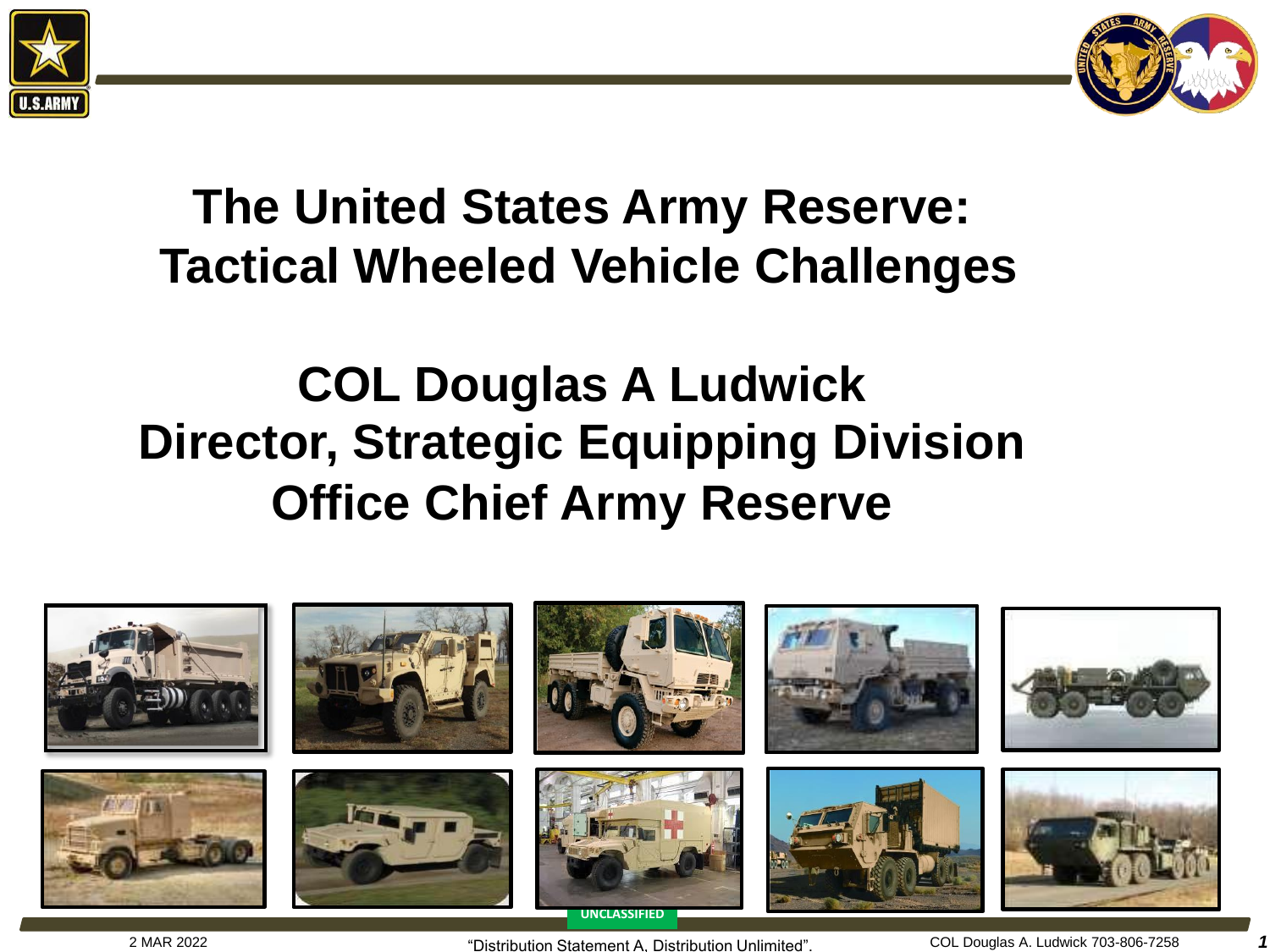



*Purpose: Provide an Overview on USAR Tactical Wheeled Vehicle Challenges*

- USAR At A Glance
- Army Modernization Strategy
- Acquisition Environment
- Funding and Investments
- TWV Keeping Pace Towards 2035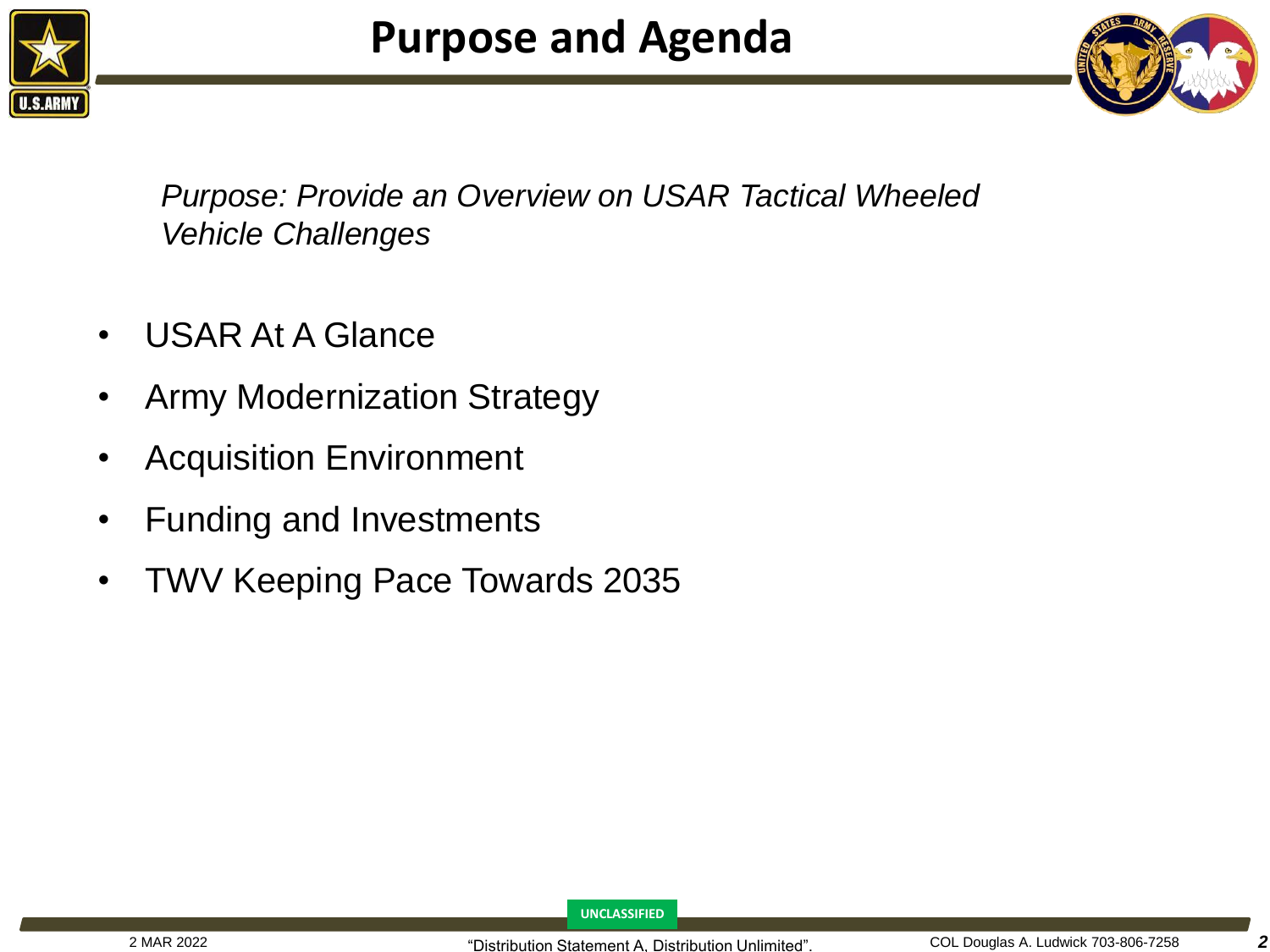

# **USAR At A Glance**





The State of the Army Reserve

- 189,500 Army Reserve Soldiers
- 11,000 Civilians
- 2,000+ Units
- 50 States
- 5 United States Territories
- Deployed to 23 countries around the world

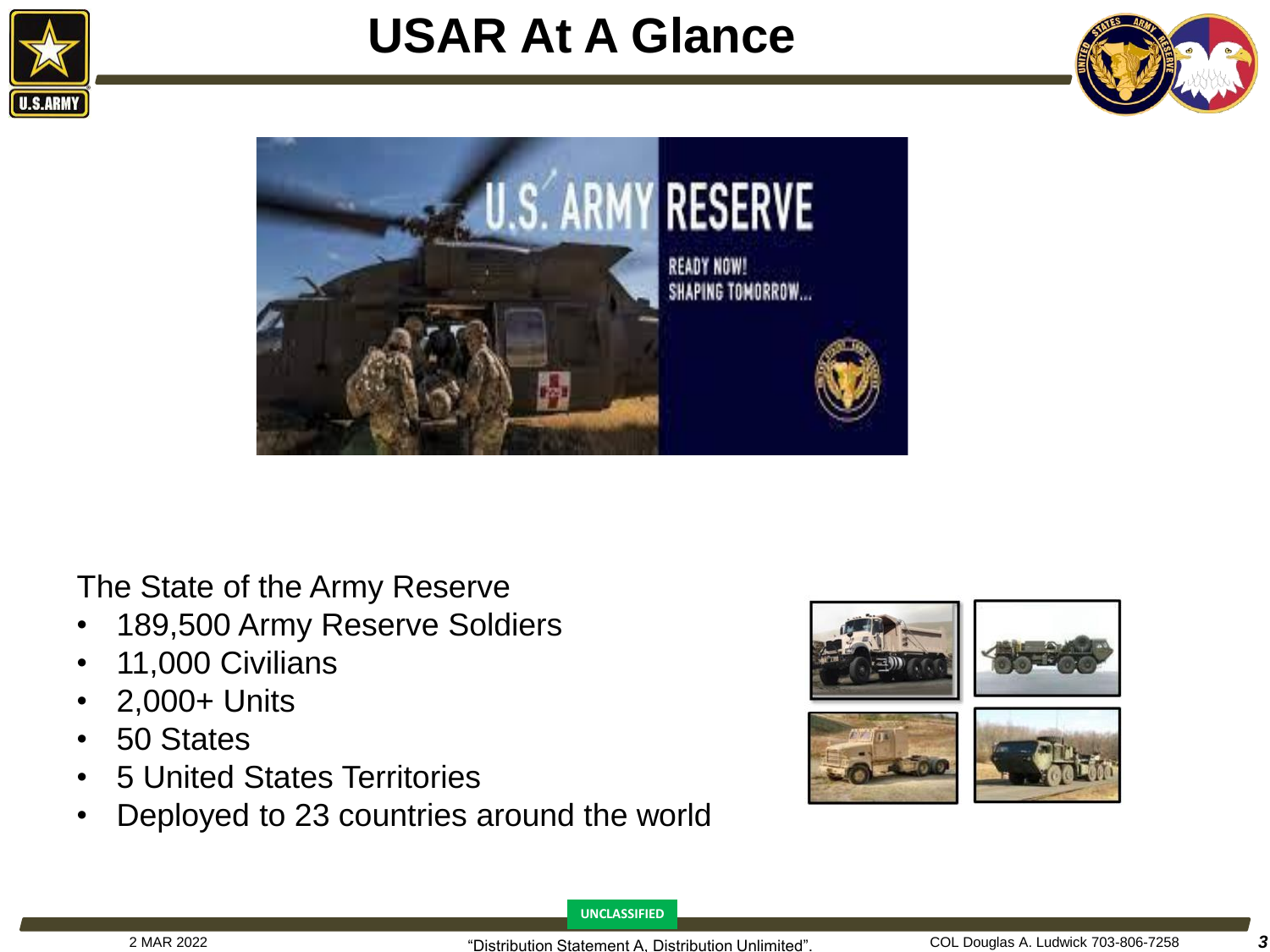

# **USAR At A Glance**



**The Army Reserve is structured with specialized capabilities, including some not present elsewhere in the Joint Force.**

#### These include:

• Capabilities needed for major combat operations, but too expensive to maintain on active duty, such as theater-level transportation and sustainment.

• Career skills in high demand in the civilian sector and difficult to retain on active duty, such as medical, legal, engineering and cyber.

## **UNIQUE UNIT TYPES IN THE ARMY RESERVE**

## **COMMANDS / CAPABILITIES**

- **Theater Engineer Commands**
- **Civil Affairs Commands**
- **Petroleum Operations**
- **Biological-Agent Defense**
- **Medical Minimal Care Detachments**

| <b>SUPPORT &amp;</b>    | <b>USAR %</b> |
|-------------------------|---------------|
| <b>SUSTAINMENT</b>      |               |
| <b>Civil Affairs</b>    | 87            |
| <b>PSYOP</b>            | 83            |
| Chaplain                | 81            |
| <b>Military History</b> | 76            |
| Quartermaster           | 59            |
| <b>Transportation</b>   | 54            |
| Medical                 | 53            |
| <b>Adjutant General</b> | 42            |
| Chemical                | 41            |
| Information Ops         | 40            |
| <b>Public Affairs</b>   | 38            |
| Engineers               | 35            |
| Military Intelligence   | 31            |
| <b>Military Police</b>  | 26            |
| Space                   | 24            |
| JAG                     | 20            |

## **EMERGING CAPABILITIES WITH CONNECTIONS TO THE PRIVATE SECTOR**

- **Cyber operations**
- **Army Space**
- **Basic research**
- **Advanced technology adaptation and integration**
- **Non-traditional accessions**

"In an era of great power competition, the Army needs forces able to compete with adversaries, respond to crises, win in conflict, and prepare for the future. To accomplish this mission, the Army needs a dedicated Federal Reserve force that is ready today and prepared to meet the challenges of tomorrow. That force is the United States Army Reserve."

**UNCLASSIFIED – LTG Jody J. Daniels, Chief of Army Reserve & Commanding General, U.S. Army Reserve**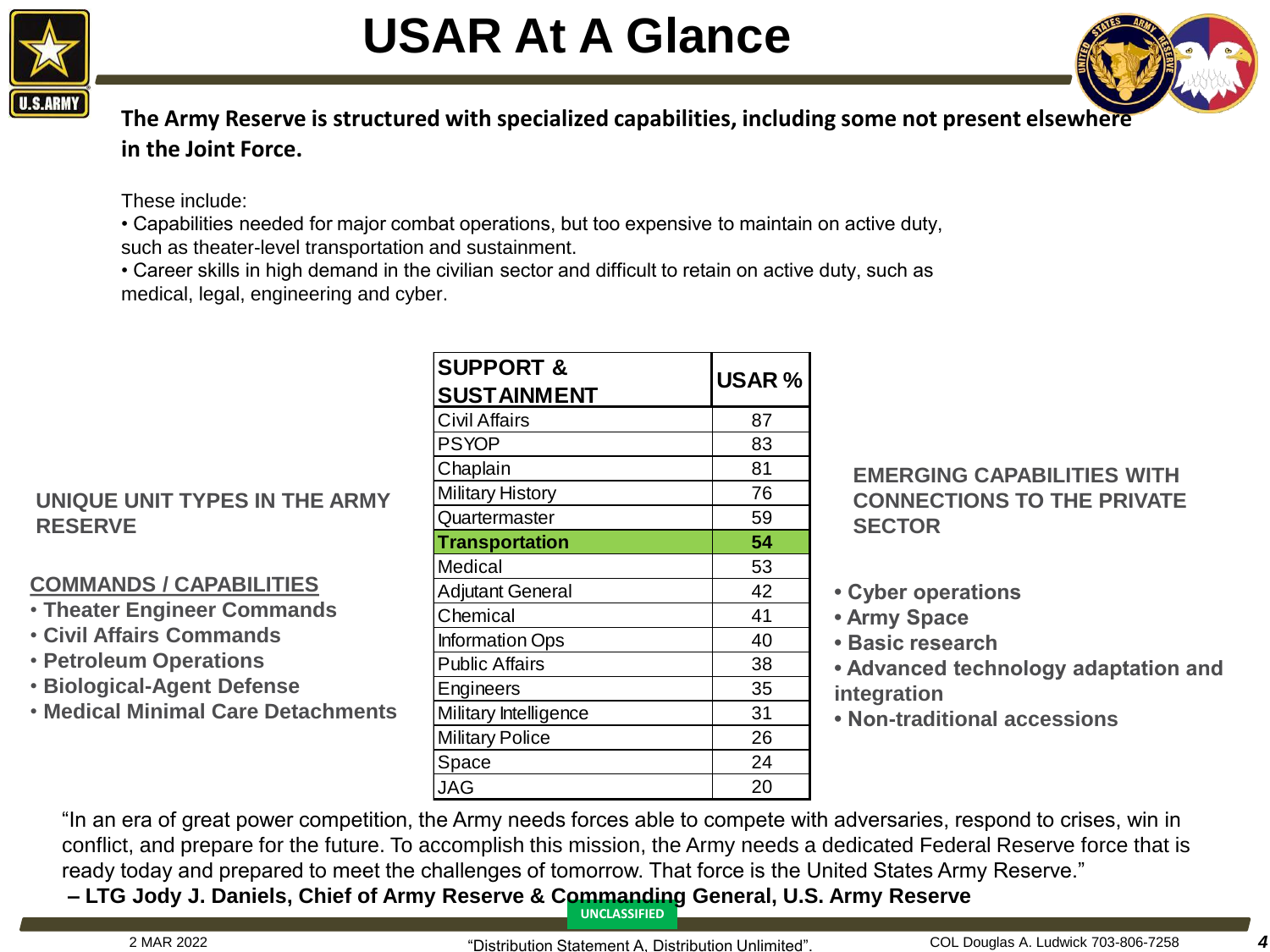



#### 1. Long Range Precision Fires 2. Next Gen Combat Vehicle 3. Future Vertical Lift 4. Army Network Technologies 5. Air and Missile Defense 6. Soldier Lethality **Multi Domain Operation Design**  View- 2028 – 2035 (near peer competition) Allocation priority: 1. Cross Functional Team (CFT) Efforts 2. CFT Enabler 3. LSCO Gaps 4. Readiness **Modernization Priorities** 1. Army Network Technologies 2. Liquid Logistics 3. Mobility 4. TWV Fleet 5. Medical Army "Big 6" | Army Reserve **Enabling Lethality**

- The Army continues the transition to a more agile acquisition process aimed at providing greater flexibility to take advantage of technological advancements in preparation for potential conflicts with near-peer competitor.
- Investment priorities are focused towards the "big six" programs
- In this emerging environment, the Army will not modernize all formations at the same rate
- Reserve prioritizes early deployers

## **Challenges/Issues**

- Near Term Readiness Competition with Modernization
- Prioritizing non-CFT modernization efforts

➢ No CFT for Enablers

- Procurement for non-priority efforts
- Cost/capability trade-offs for non-priority efforts
- Some Industrial Base Issues
	- ➢ COTs procurement (Single Fuel source Engine)
	- $\triangleright$  Prototype try buy
	- ➢ TWV consistent investment

**UNCLASSIFIED**

5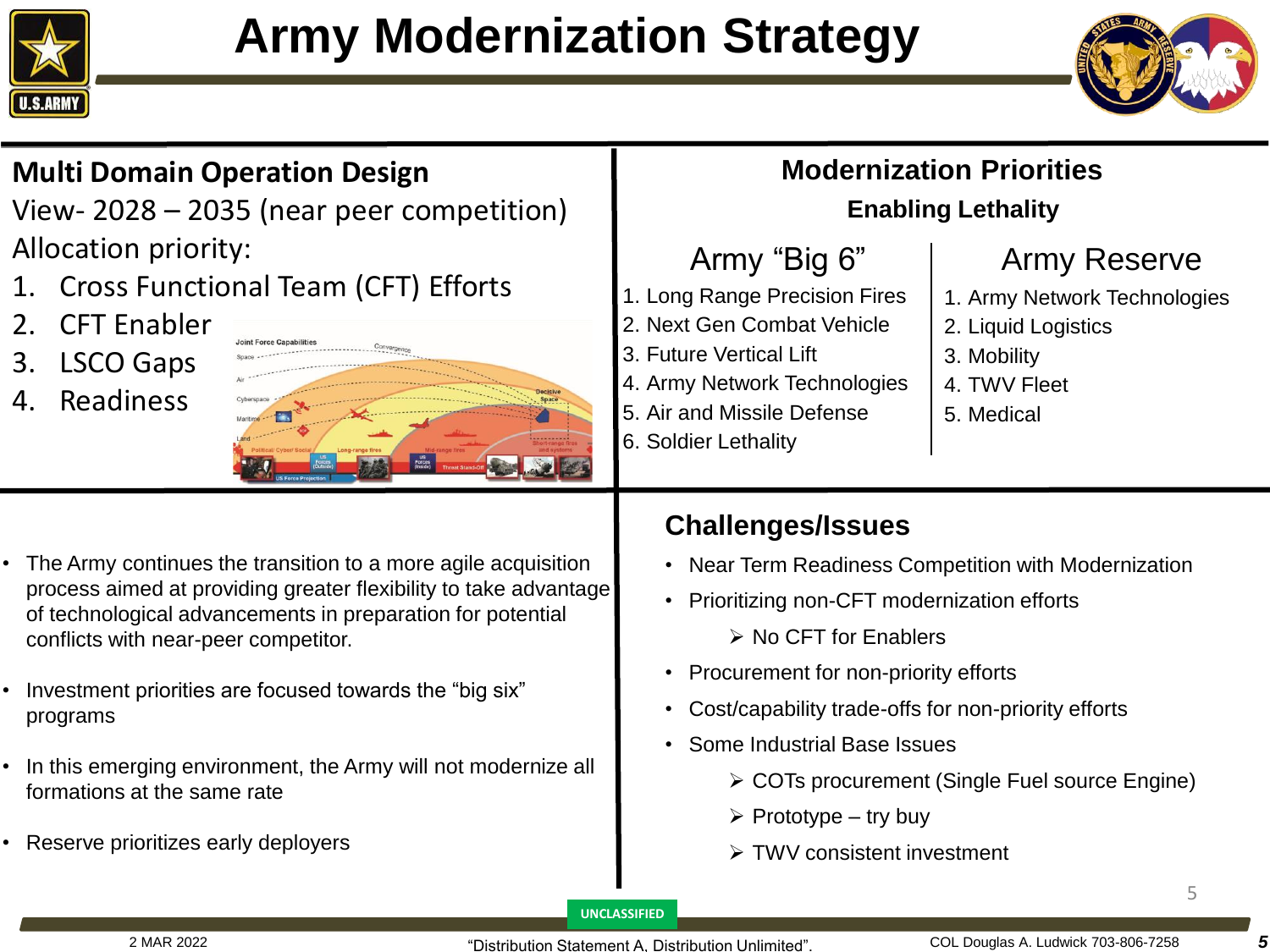

# **Acquisition Environment**



## **USAR Acquisition Goal**

- Modernization efforts are transforming our ability to support the Army's role as a multi-domain capable force. The Army Reserve must program the next generation of systems and formations that are agile, lethal and resilient on the future battlefield.
- Ensuring interoperability of mission critical capabilities across all war fighter platforms, and addressing gaps identified by the Army in its ability to conduct Large-Scale Combat Operations (LSCO) in a Multi-Domain Operations (MDO) environment is essential to building on the readiness and modernization efforts that support survivability and lethality on the battlefield.

## **Acquisition Environment**

- Sustaining the readiness of the Army Reserve capabilities requires consistent and predictable funding.
- Since FY 2009, the Army Reserve portion of the base budget has declined from 8.6% to less than 3% annually and is projected at less then two percent annually through FY 2023.
- Difficult resource decisions have led to near-term risk to enabler systems supporting development of higher priority programs.
- Equipment distribution is based on established fielding priorities that look no further than 18-24 months out which makes programming in the out years difficult to compute.

#### **Resourcing Priority**

**Resourcing:** Optimize processes & prioritization to deliver modern enabler capabilities to support Multi-Domain Operations, including risk-informed divestiture of legacy equipment.

**Readiness:** Invest in responsive capabilities to enhance equipping posture for large scale combat operations (LSCO) , Homeland Defense, & Defense Support to Civil Authorities (DSCA)

**Modernizing:** Advocate for the development of future enabler capabilities to accelerate interoperability & holistically identify/forecast resource gaps.

## **Impacts**

- The budgetary outlook reflects the shift to a resource prioritization strategy
	- ➢ Will slow investments for enabler systems
	- ➢ Increases the reliance on redistribution of assets
	- $\triangleright$  Increased sustainment funding for legacy fleets.
- Reliant on cascaded equipment to fill shortages and above base funding to modernize fleets.
- Maintaining a legacy fleet past economic useful life increases depot maintenance cost
- Unpredictable funding in the out-years difficult to plan against

The AR must remain compatible with the Total Army and fully capable of providing sustainment functions in an MDO environment.

**UNCLASSIFIED**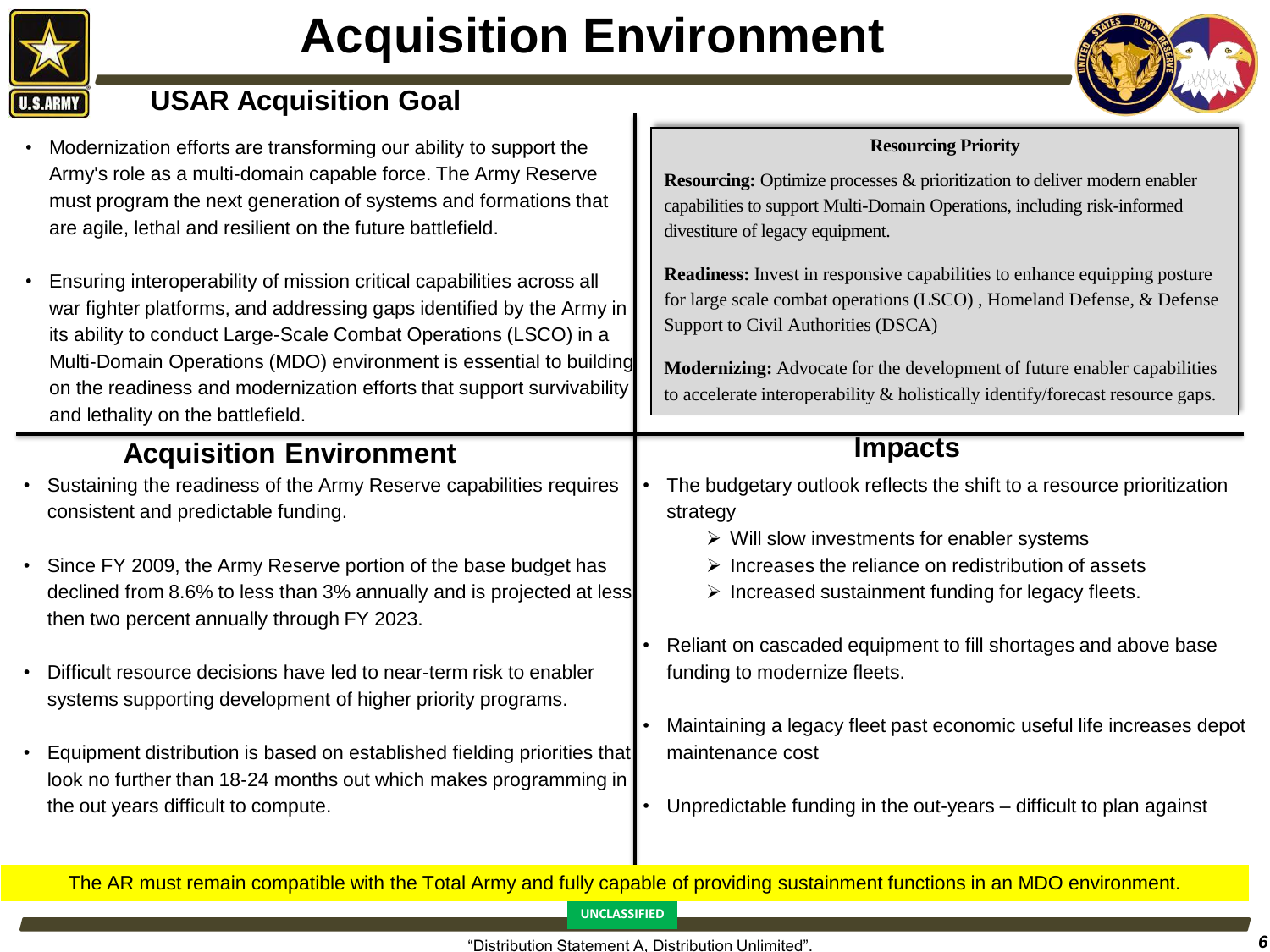

## **USAR BASE vs Above Base Funding**



#### **UNCLASSIFIED** Heavier reliance upon above base funding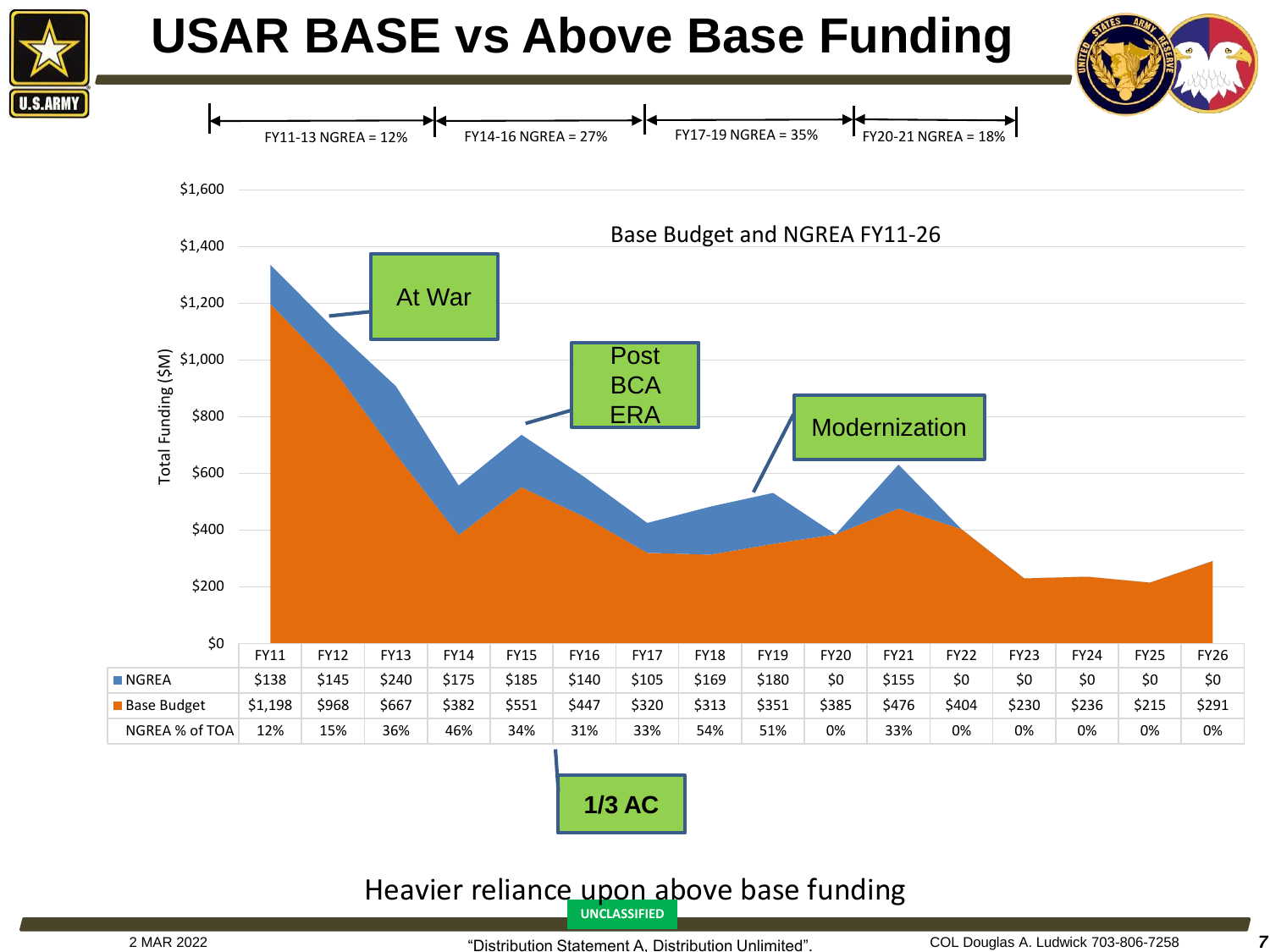# **USAR Above Base TWV Fleet Investments**

**USAR Above Base TWVF Expenditures versus Total Above Base Funding Received**



**UNCLASSIFIED**

**U.S.ARMY**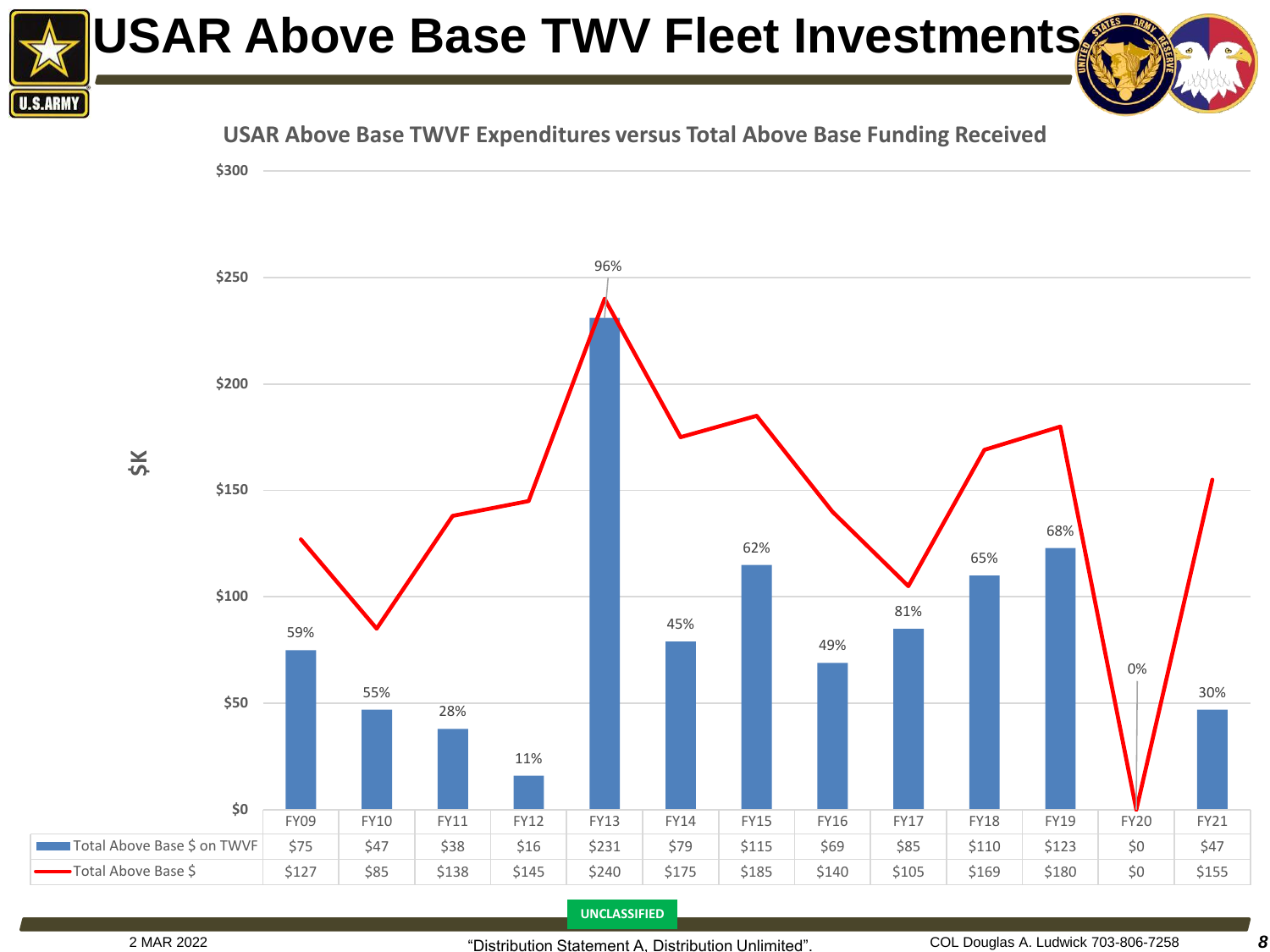

# **TWV Keeping Pace Towards 2035**



## **Leveraging New Technology**

- Next Generation Engine
	- ‒ Decrease Fuel Requirement / Log Tail
	- ‒ Increase Range
	- ‒ Minimize Maintenance
	- ‒ Eco Friendly
- Global Distribution Point and Time of Need
	- ‒ Leveraging Industry Supply Chain Net-Work
- Sustaining a Robot Combat Platform
	- **Fueling**
	- **Rearming**
	- ‒ Maintaining (Field and Depot)
	- **Evacuation**
- Leader Follower
- UAV Logistics
	- Small lift multi-location / swarming logistics
	- Large lift one way and back haul
		- **Gain Efficiency**
		- Tactical Advantage
- Taking Advantage of COTs

**UNCLASSIFIED**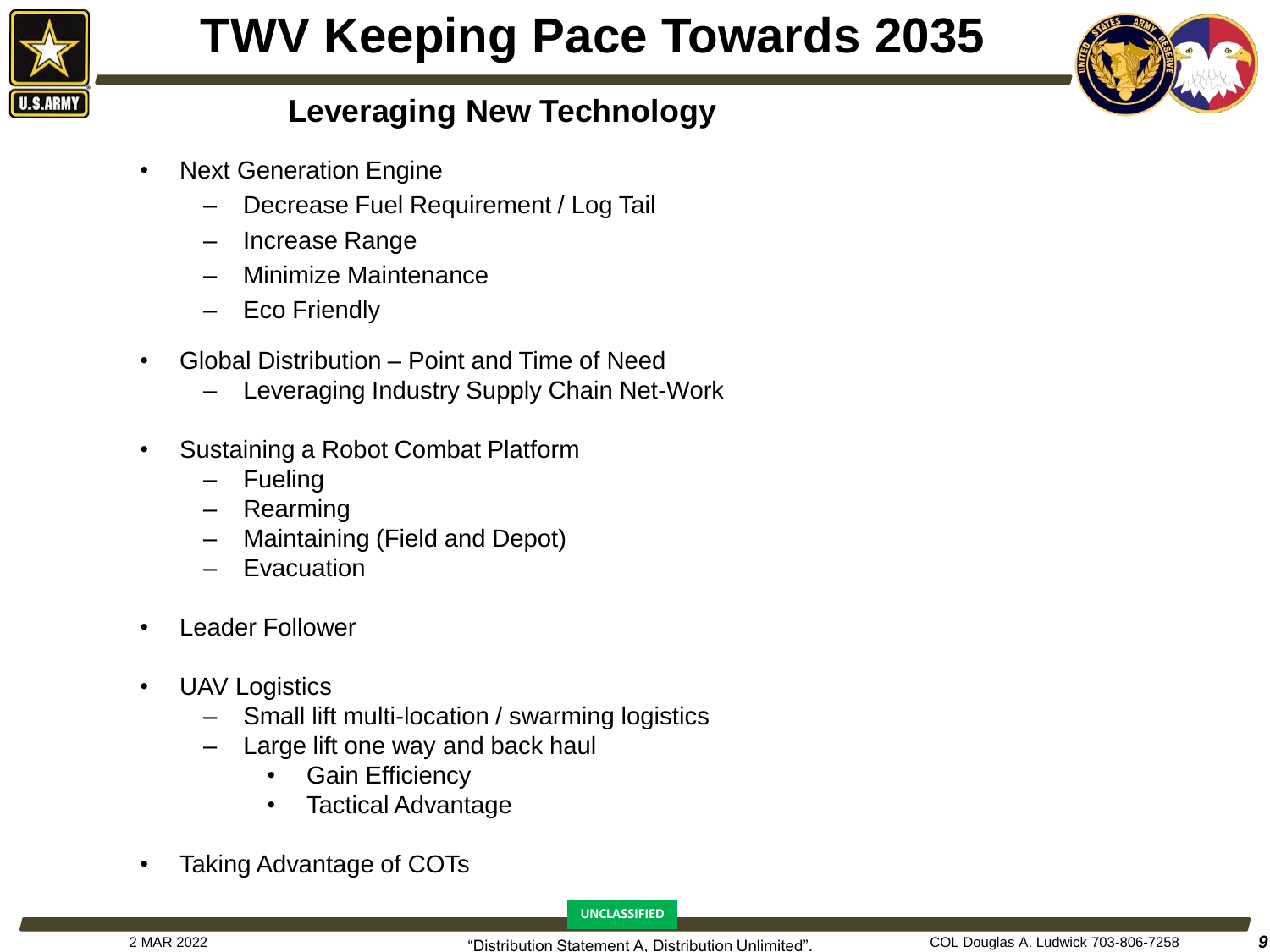



# Questions / Discussion

**UNCLASSIFIED**